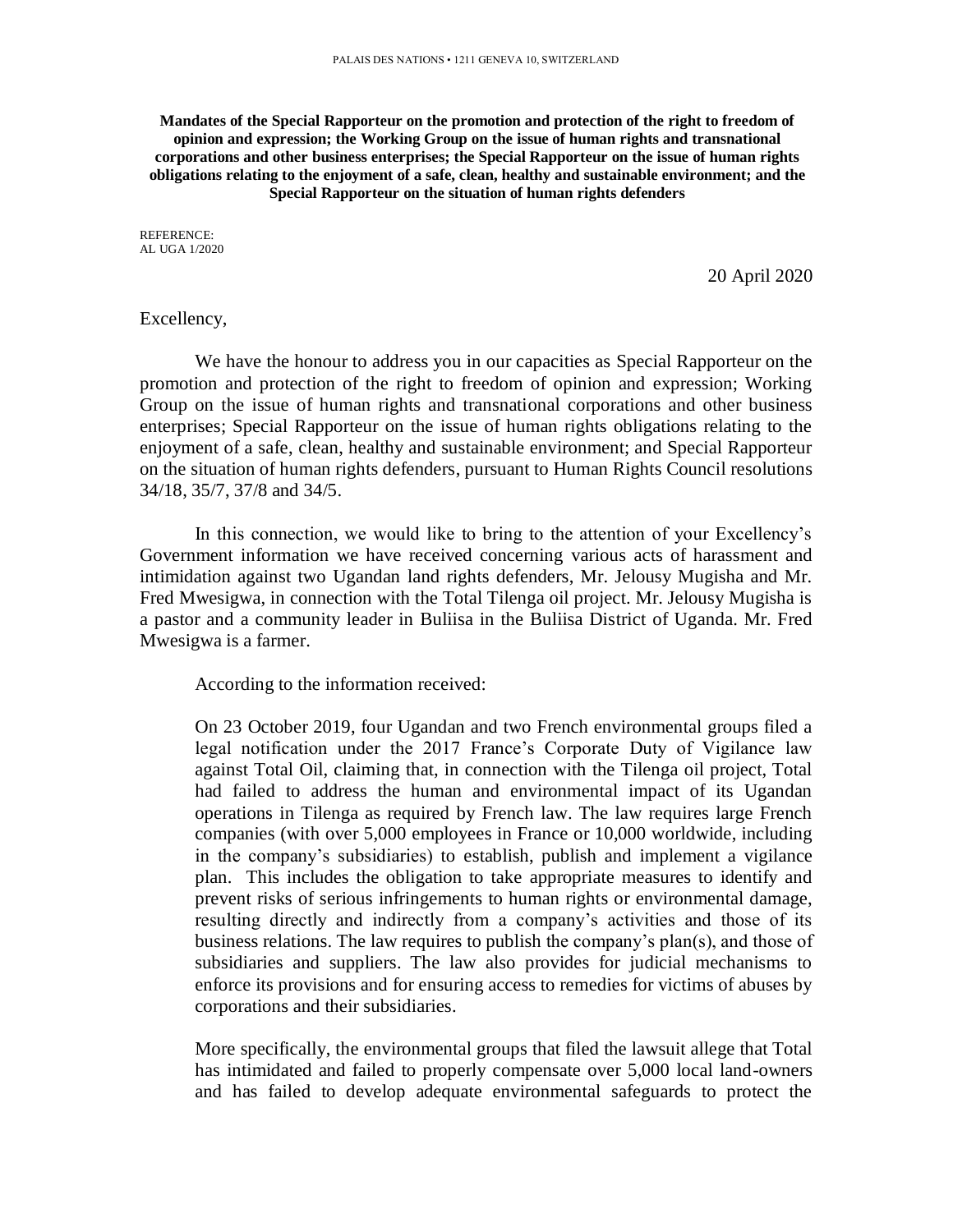surrounding national park. The allegations include the potential displacement of tens of thousands of Ugandans and massive environmental ramifications, including a network of pipelines passing under the Nile River and the development of the longest heated electric pipeline in the world. The suit further alleges that Total's subsidiary, Total Uganda, and the subcontractor it hired, Atacama Consulting, forced farmers to sign compensation agreements under pressure or intimidation and deprived them of access to their land before compensation was received. In addition to the prior allegations, Total is also alleged to be working secretly with NEMA, the environmental regulator in Uganda, to get a certificate of approval for them to begin the Tilenga project without a mitigation plan, even though rights advocates had identified at least 32 risks related to the proposed oil activities.

The trial began on 12 December 2019 at the High Court in Nanterre, France. Mr. Mugisha and Mr. Mwesiga travelled to France as two representatives of Ugandan communities to testify during the Total Oil trial. They spoke about the impacts of the loss of their land and the harassment and intimidation they have endured allegedly as a result of Total's involvement in the region. Mr. Mwesiga has reportedly been harassed, intimidated, and arrested for his attempts to return to farm his land. The week before travelling to France, Mr. Mugisha was subjected to heavy intimidation that forced him to hide outside the Buliisa District.

Upon his return from France on 14 December 2019, Mr Jelousy Mugisha was detained by the authorities at the Kampala airport for nearly nine hours. Mr. Mugisha was reportedly interrogated about his participation in the Total Oil case.

The intimidation of Mr. Mugisha and Mr. Mwesigwa continued on their return to Buliisa district. On 23 and 24 December 2019, unknown men attempted to break into Mr. Mwesigwa's house, attempting to force through his metal doors and wooden structures. Further, according to the reports we received, some individuals have spread misinformation about Mr. Mugisha in the community, insinuating that Mr. Mugisha lied during the trial in France and that he was the one responsible for the fact that some inhabitants are still to receive compensation from the company, spreading general confusion and fear.

Concern is expressed at acts of intimidation against Mr. Mugisha and Mr. Mwesigwa, including the short detention of Mr. Mugisha in Kampala airport, which seem directly related to the exercise of their right to freedom of opinion and expression. Further, the alleged attacks on Mr. Mwesigwa's house on 23 and 24 December 2019 suggest a concerning pattern of retaliation for the exercise of his legitimate human rights. We are concerned that the harassment against them may stifle the freedom of opinion and expression of other Ugandan individuals impacted by the Total Uganda oil project.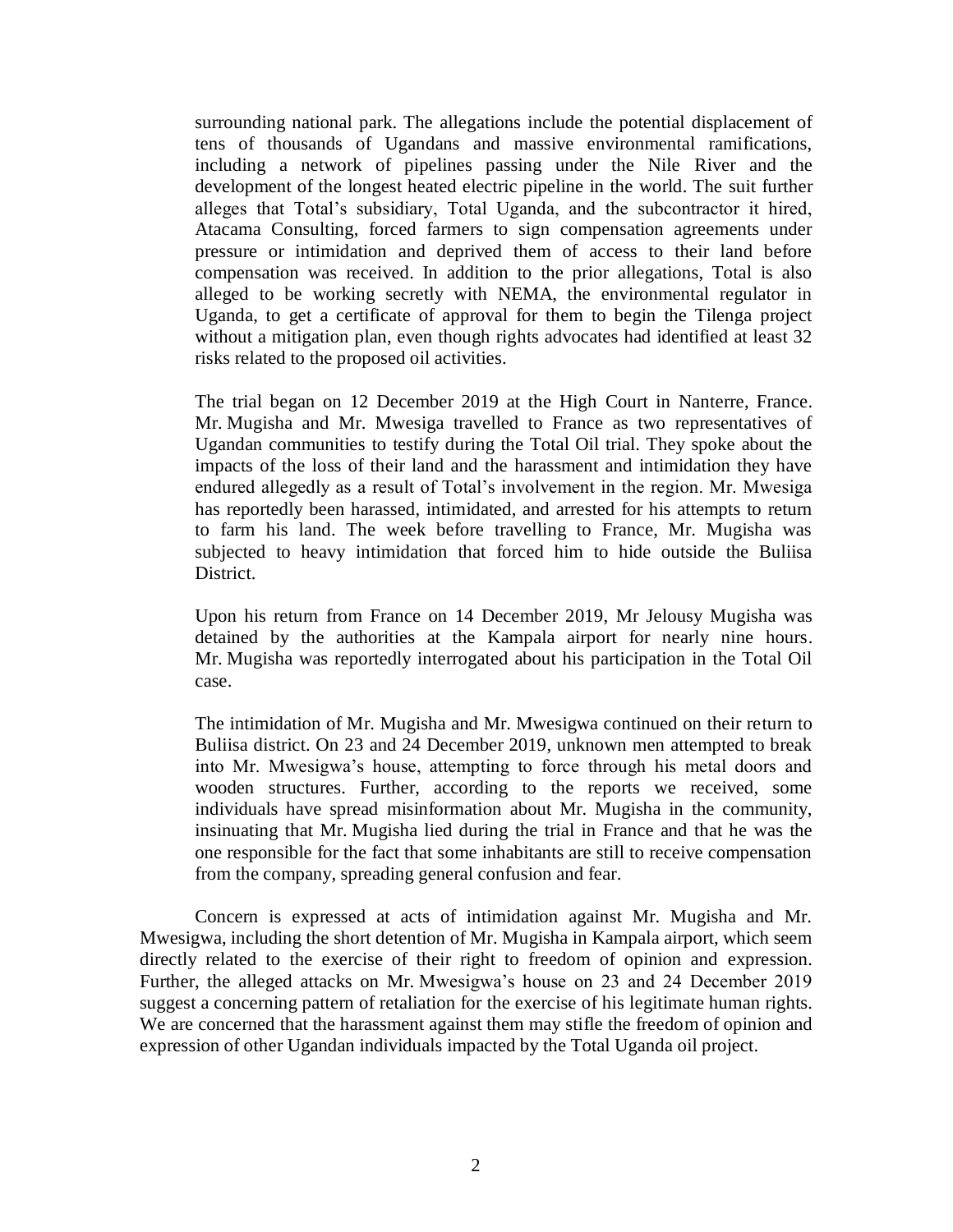In connection with the above alleged facts and concerns, please refer to the **Annex on Reference to international human rights law** attached to this letter which cites international human rights instruments and standards relevant to these allegations.

As it is our responsibility, under the mandates provided to us by the Human Rights Council, to seek to clarify all cases brought to our attention, we would be grateful for your observations on the following matters:

- 1. Please provide any additional information and/or comment(s) you may have on the above-mentioned allegations.
- 2. Please provide information about the factual and legal basis for the arrest and detention of Mr. Mugisha in Kampala airport on 14 December 2019, and explain how these actions are consistent with Uganda's obligations under international human rights law.
- 3. Please provide all known information about the harassment of Mr. Mwesigwa on 23 and 24 December 2019, specifically, any information on who the individuals that attempted to break into Mr. Mwesigwa's house were, their motives in doing so, and how your Excellency's Government is attempting to find these individuals and bring them to justice. If no investigations have been undertaken, or if they have been inconclusive, please explain why.
- 4. Please provide information on the measures taken by your Excellency's Government to ensure the security and physical integrity of Mr. Mugisha and Mr. Mwesigwa in light of the repeated and ongoing harassment they have endured.
- 5. Please indicate what measures have been taken to ensure that all Ugandan individuals impacted by the Total Uganda oil project are able to freely express their opinions concerning this matter in a safe and enabling environment without fear of threats or acts of intimidation and harassment of any sort.
- 6. Please indicate the steps that the Government has taken, or is considering to take, to ensure the implementation of the United Nations Guiding Principles on Human Rights, such as (i) setting out clearly the expectations that all businesses respect human rights throughout their operations, including human rights due diligence and (ii) taking appropriate steps to ensure the effectiveness of domestic judicial mechanisms with respect to business-related human rights abuses.

We would appreciate receiving a response within 60 days. Passed this delay, this communication and any response received from your Excellency's Government will be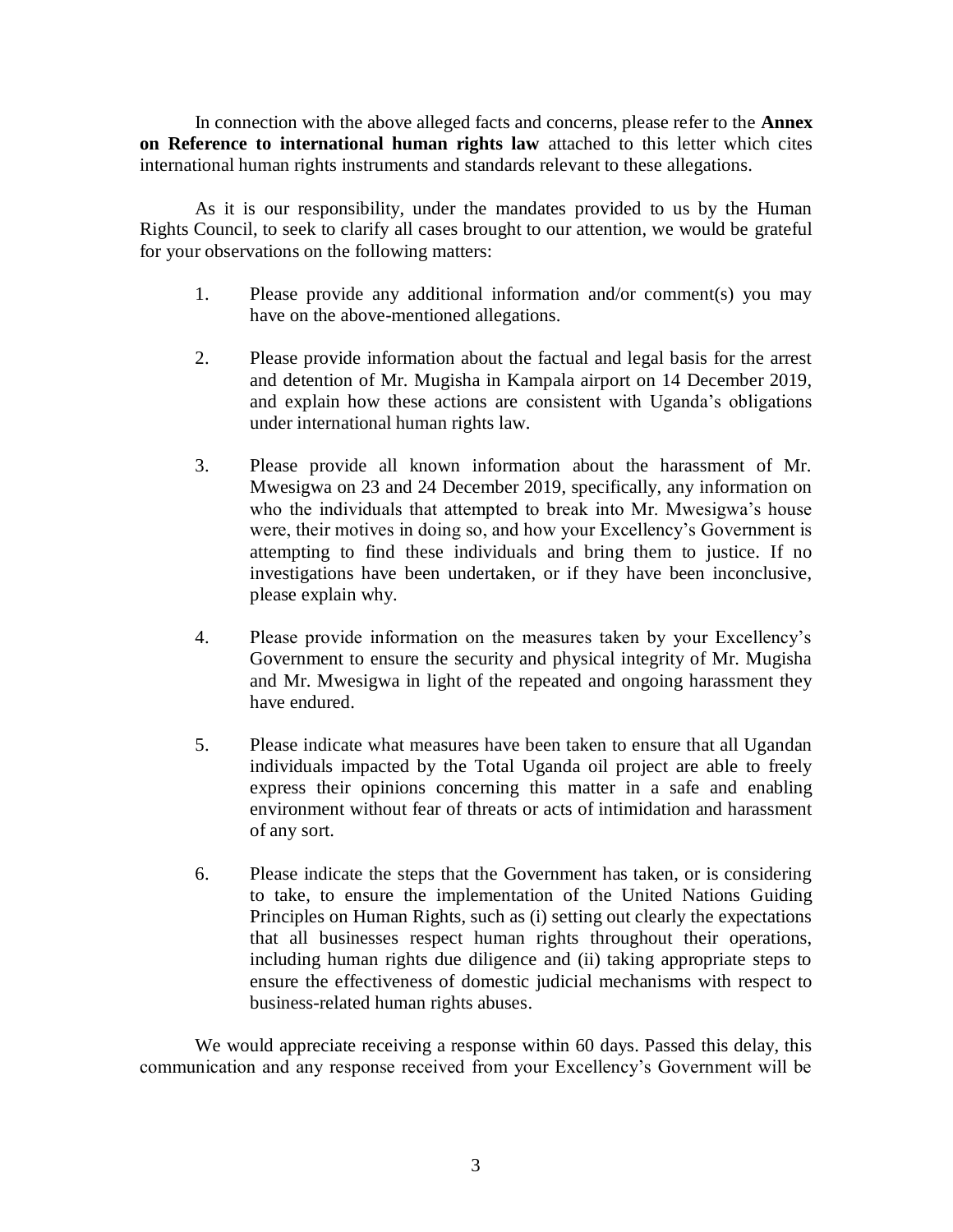made public via the communications reporting [website.](https://spcommreports.ohchr.org/) They will also subsequently be made available in the usual report to be presented to the Human Rights Council.

While awaiting a reply, we urge that all necessary interim measures be taken to halt the alleged violations and prevent their re-occurrence and in the event that the investigations support or suggest the allegations to be correct, to ensure the accountability of any person(s) responsible for the alleged violations.

Please be informed that a letter on the same subject was also sent to Total and to the Government of France.

Please accept, Excellency, the assurances of our highest consideration.

David Kaye Special Rapporteur on the promotion and protection of the right to freedom of opinion and expression

Githu Muigai

Chair-Rapporteur of the Working Group on the issue of human rights and transnational corporations and other business enterprises

David R. Boyd

Special Rapporteur on the issue of human rights obligations relating to the enjoyment of a safe, clean, healthy and sustainable environment

Michel Forst

Special Rapporteur on the situation of human rights defenders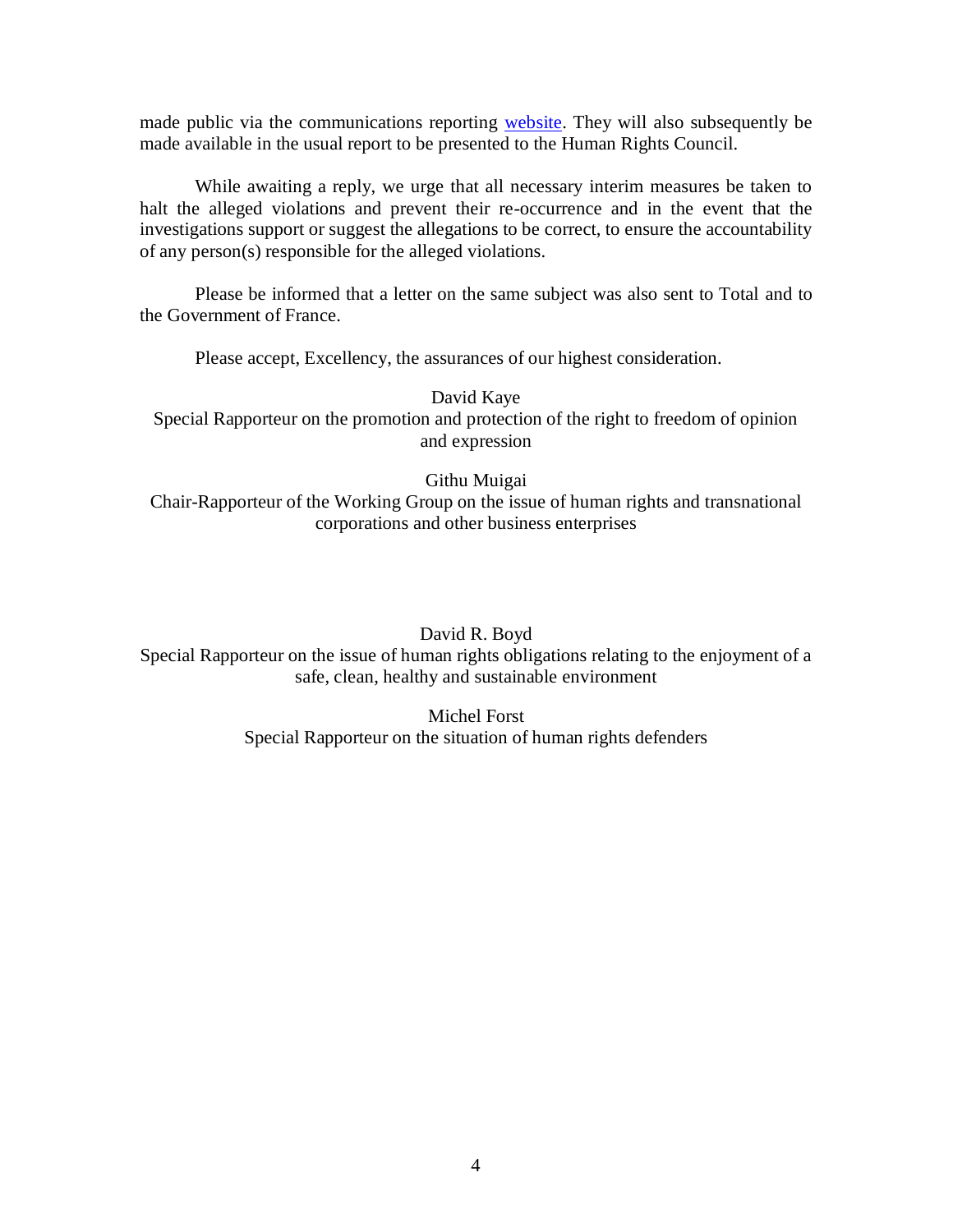## **Annex Reference to international human rights law**

In connection with above alleged facts and concerns, we would like to remind your Excellency's Government of its international obligations under article 19 of the International Covenant on Civil and Political Rights (ICCPR), to which Uganda acceded on 21 June 1995, which provides that everyone shall have the freedom to seek, receive and impart information and ideas of all kinds through any media of his choice.

We also wish to remind your Excellency's Government that the right to liberty and security of persons is enshrined in article 9 of the ICCPR, and ensures the freedom from arbitrary arrest or detention. Arresting or detaining an individual as punishment for the legitimate exercise of the rights as guaranteed by the Covenant constitutes a violation of article 9 (CCPR/C/GC/35 para 17).

We also wish to remind your Excellency's Government of State obligations under the International Covenant on Economic, Social and Cultural Rights in the context of business activities, particularly the obligation to non-discrimination (ICESCR). In its General comment No. 24 (2017) on State obligations under the International Covenant on Economic, Social and Cultural Rights in the context of business activities, the Committee recognized that "among the groups that are often disproportionately affected by the adverse impact of business activities are peasants and other people working in rural areas" (ICESCR/GC/24/sec.3/A/ para 8). In this context, we would like to remind your Excellency's Government of the Guiding Principles on Business and Human Rights (A/HRC/17/31), which delineate that States' international human rights obligations require that they respect, protect and fulfil the human rights of individuals within their territory and/or jurisdiction, including the duty to protect against human rights abuses by third parties, including business enterprises.

We would also like to highlight that during the most recent Universal Periodic Review of Uganda, your Excellency's Government supported recommendations to ensure that its national laws remain in compliance with its international obligations to respect and protect the rights of all to exercise their freedom of expression and peaceful assembly (A/HRC/34/10, para. 115.19). Your Excellency's Government also supported the recommendation to ensure that civil and political rights, including the right to participate in political and public affairs, are enjoyed by all (A/HRC/34/10, para. 115.107).

Furthermore, we would like to recall articles 9 and 12 (2) of the UN Declaration on Human Rights Defenders, which provide that, for the purpose of promoting and protecting human rights and fundamental freedoms, everyone whose rights or freedoms are allegedly violated has the right, to complain to and have that complaint promptly reviewed in a public hearing before an independent, impartial and competent judicial authority established by law and to obtain from such an authority a decision, in accordance with law, providing redress where there has been a violation of that person's rights or freedoms;; and that the State shall take all necessary measures to ensure the protection of anyone facing violence, threats, discrimination, or any other arbitrary action